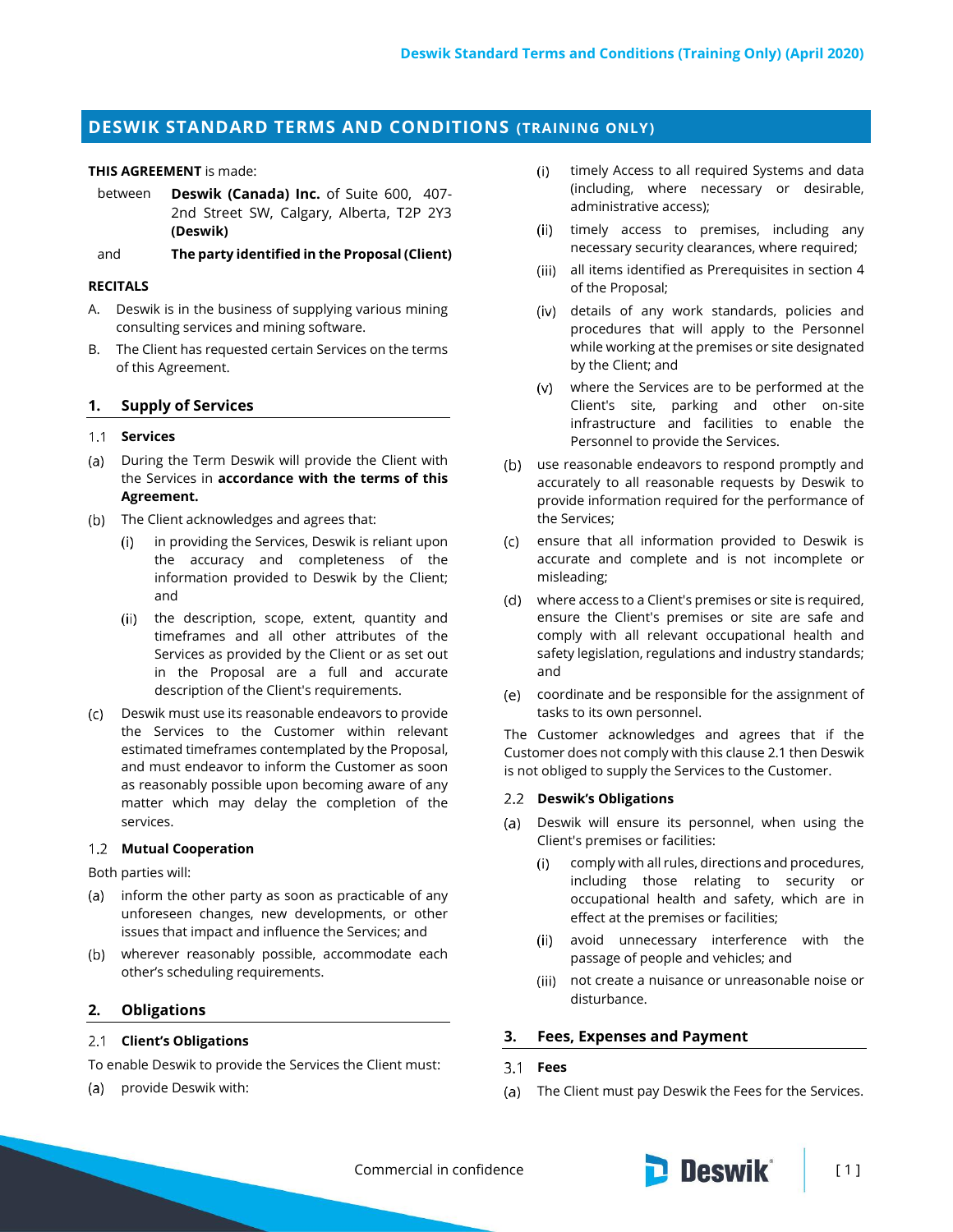- (b) Deswik will issue an invoice to the Client for the Fees and the Client must pay Deswik the Fee within 30 days of receipt a tax invoice from Deswik.
- (c) In addition to the Fees, Deswik must, upon presentation to the Client of receipts or other formal evidence, be reimbursed for:
	- all reasonable out-of-pocket expenses; and  $(i)$
	- all reasonable travel costs,

incurred by Deswik or the Personnel in performing the Services.

(d) Deswik may charge the Client Interest on any monies owing under this Agreement which are not paid within the period specified in this Agreement.

#### **Quotations**

Where at any time Deswik provides a quotation to the Client (including but not limited to as part of any Proposal) the Client acknowledges and agrees that the quotation is:

- based on Deswik's reasonable assessment of the time and materials required to undertake the work based on the information available to Deswik at the time of preparing the quotation; and
- (b) Services are quoted on a time and materials basis, are indicative only, and are not binding on Deswik.

#### **Disputes**

If at any time the Client disputes an amount included in a tax invoice, the Client must immediately pay the amount not in dispute.

## **Deferral of performance**

If the Client fails to pay any Fees in accordance with this agreement, and such failure continues for 14 days after the Client is notified of such failure, without limiting any other remedies available to Deswik, Deswik may defer performance of all Services (whether or not relevant to those Fees), or suspend the Client's access to all Services, until the outstanding Fees are paid.

## **4. Term**

This Agreement has effect from the Commencement Date and, unless terminated earlier in accordance with the provisions of this Agreement, remains in force until the Services are completed.

## **5. Provincial Taxes**

- (a) The amounts payable by the Client to Deswik for, or in connection with, any supply under this Agreement do not include any Provincial Taxes.
- (b) The Client must pay Deswik an additional amount on account of Provincial Taxes equal to the amounts payable by the Client for the supply multiplied by the

prevailing Provincial Tax rate.

- $(c)$  Subject to clause  $6(d)$ , the additional amount on account of Provincial Tax is payable at the same time and in the same manner as the amounts payable by the Client are required to be paid to Deswik.
- (d) The Client is not required to pay the additional amount on account of Provincial Tax until Deswik has provided the Client with a tax invoice which is in an approved form for Provincial Tax purposes.
- To the extent that the amounts for the supply consist of the reimbursement or indemnity for any liabilities, costs or expenses incurred by Deswik, in this Agreement the amount of those liabilities, costs or expenses are deemed to be net of any refund or input tax credit of Provincial Tax to which Deswik is entitled as a result of incurring the liability, cost or expense.

## **6. Intellectual Property Rights**

#### **Ownership**

- All Intellectual Property Rights in the Proposal are owned by Deswik.
- (b) All Intellectual Property Rights in the Software are owned by Deswik, and nothing in this agreement assigns the Client any Intellectual Property Rights in the Software.
- All Project IP created in the course of Deswik providing the Services to the Client and all Intellectual Property Rights in and to all documents and any other subject matter created for the purposes of, or in the course of, Deswik providing the Services to the Client will, upon their creation, be owned by and vested in Deswik.
- (d) Deswik Material remains the property of Deswik and nothing in this agreement grants the Client any Intellectual Property Rights in the Deswik Material or other Intellectual Property Rights of Deswik.

## **License of Deswik Material**

Subject to third party rights, Deswik grants to the Client a non-exclusive license to use the Deswik Material to receive the Services during the Term.

#### **License of Client Material**

The Client grants to Deswik a non-exclusive, global, irrevocable, perpetual license to exercise:

- (a) the Intellectual Property Rights in any Client Material in connection with Deswik providing Services to the Client, including to use and modify the Client Material for that purpose; and
- the Project IP in connection with Deswik's business,  $(b)$ including to reuse non Client-specific Project IP for other clients of Deswik.

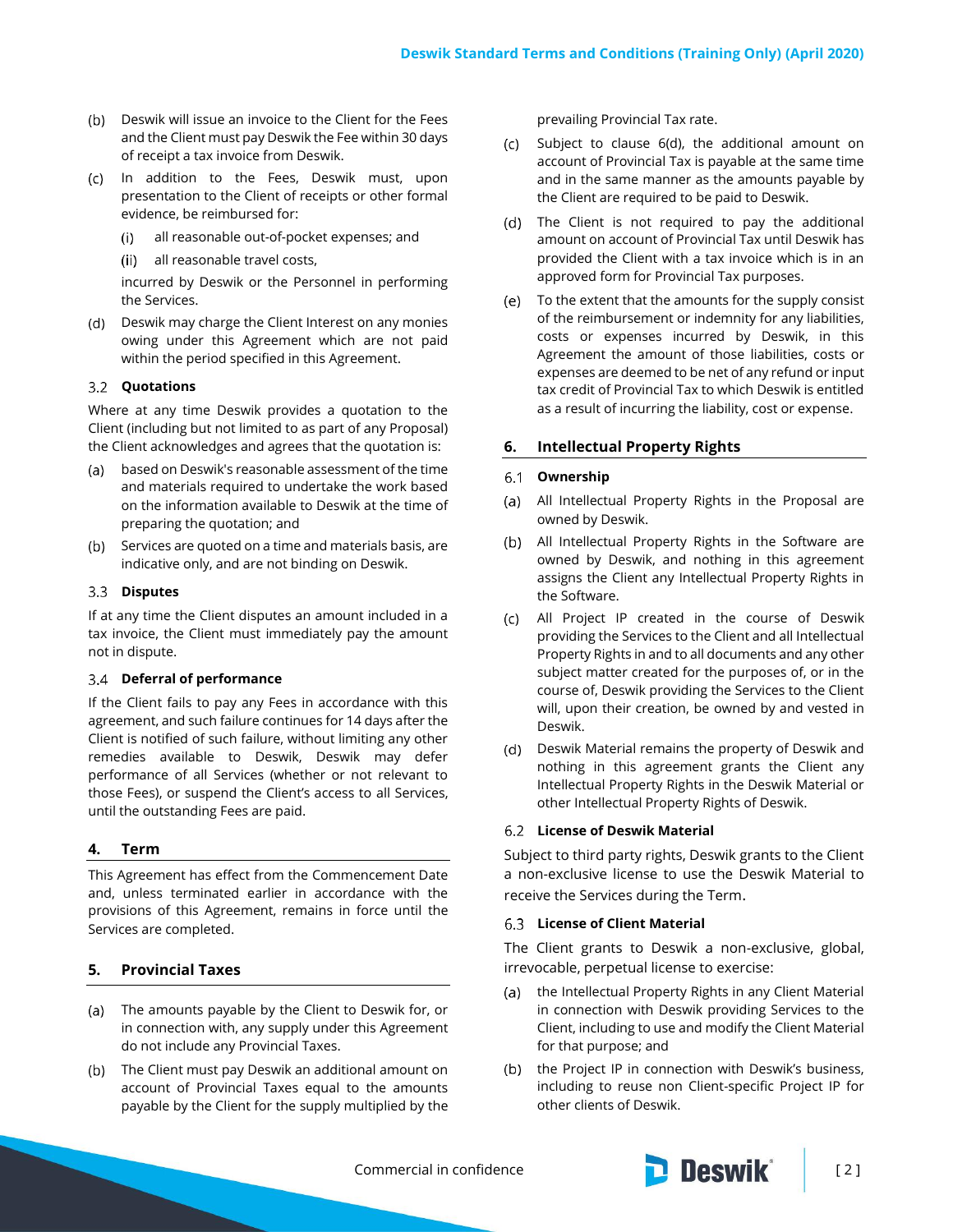## **Deswik's marks**

- The Client must not, and must ensure that its officers, employees, agents and subcontractors do not, use the trademarks or logos of Deswik except with the prior written consent of Deswik.
- (b) The Client must include Deswik's copyright notice on all entire and partial permitted copies made of the Deswik Materials on any medium.

# <span id="page-2-0"></span>**7. Confidentiality**

## **Access to Confidential Information**

Each party acknowledges that the other party, its employees or agents, may be given access to Confidential Information relating to the other parties' business or the operation of this Agreement or any negotiations relating to this Agreement.

## **Obligations of Confidence**

Each party undertakes to:

- hold in strict confidence all Confidential Information which comes into its possession; and
- (b) as far as commercially feasible, to take the same degree of care to protect the other party's Confidential Information as the recipient uses to protect its own Confidential Information.

## **Survival**

The obligations of confidence in this claus[e 7](#page-2-0) survive expiry or termination of this Agreement.

# **8. Termination**

## **Termination by Deswik**

Without prejudice to any rights or remedies of Deswik, Deswik may, by at least seven (7) days' notice in writing to the Client, terminate this Agreement if:

- (a) the Client fails to pay an undisputed invoice within 30 days of receipt of that invoice and persists in that failure for a period of 14 days after receipt of notice given by Deswik to the Client;
- (b) the Client breaches its obligations under this Agreement and:
	- the breach is not capable of remedy;  $(i)$
	- if capable of remedy, the breach is not remedied  $(ii)$ within 30 days of receipt of written notice by the Client requiring the breach to be remedied,

unless the breach, having regard to its nature and importance does not justify termination; or

an Insolvency Event occurs in respect to the Client.

## **Termination for convenience**

Either party may terminate this agreement at any time by giving 30 days' notice to the other party.

## **After termination**

- (a) Termination of this Agreement does not affect any accrued right or liability of either party nor will it affect the coming into force or the continuation in force of any provision of this Agreement that is expressly or by implication intended to come into or continue in force on or after the termination.
- (b) The Client must promptly pay to Deswik all money due and owing as at the date of termination of this Agreement.
- Deswik must promptly deliver up or return to the  $\left( c \right)$ Client the Confidential Information including documents, reports and records of the Client's in Deswik's possession, custody or control.
- (d) The Client must promptly deliver up or return to Deswik the Confidential Information including documents, reports and records of Deswik in the Client's possession, custody or control.

## **9. Disclaimer and Limitation of Remedies**

## **Customer Warranty**

The Customer warrants that:

- (a) the Customer's premises and any other premises at which the Services are performed, and travel to and from those premises, will be safe; and
- (b) use of the Customer Material by Deswik in accordance with this agreement will not infringe the Intellectual Property Rights of any third party.

## **Reliance Warranties**

- (a) The Customer represents and warrants, and it is a condition of this agreement, that:
	- all information provided by the Customer or on  $(i)$ the Customer's behalf to Deswik is accurate and is not, whether by omission of information or otherwise, misleading;
	- (ii) the Customer has not withheld from Deswik any document, information or other fact material to the decision of Deswik to enter into this agreement or any Proposal; and
	- (iii) the Customer did not rely upon any representation made to the Customer by Deswik or any Related Body Corporate of Deswik (if any) prior to entry into this agreement.
- The Customer acknowledges that Deswik is relying on the information provided by the Customer in preparing the Proposal and any other relevant

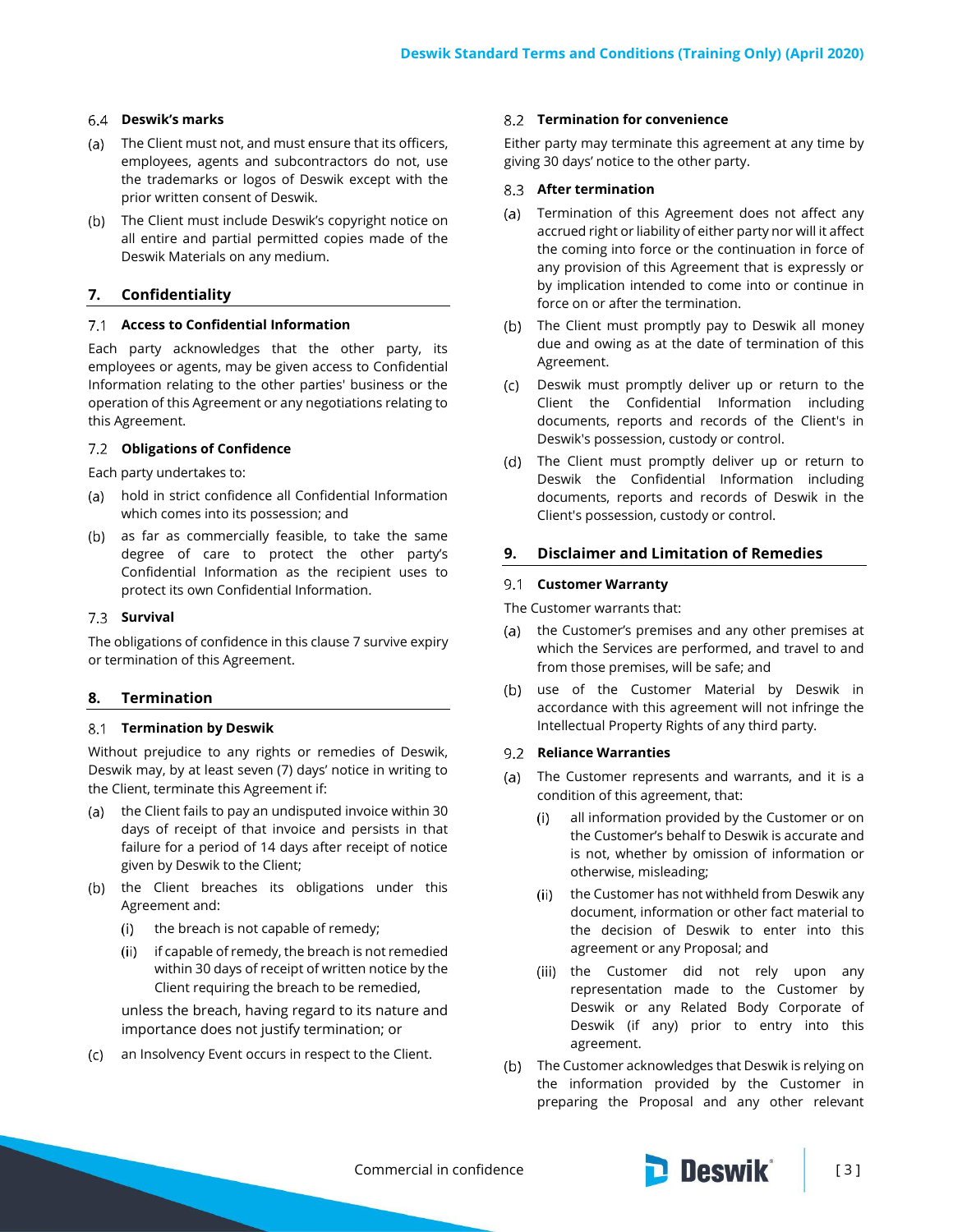scoping documents and timeframes in connection with the Services.

## 9.3 **No Warranty**

- (a) Deswik takes commercial steps to provide the Services so as to meet the Client's requirements. However, Deswik gives no warranty that the Services will be fit for any particular purpose.
- Under no circumstances will Deswik be liable for any incidental, special, indirect, direct or consequential damages or loss of profits, interruption of business, loss of business opportunity or goodwill, any claims for indirect, special or punitive damages, third party claims or any indirect or consequential losses or related expenses which may arise from or be related to the Services.
- If Deswik breaches any provision of this agreement, Deswik's sole and exclusive maximum liability, whether based in contract, tort, or otherwise, will not in any event exceed the lesser in value of:
	- re-performing the Services; or  $(i)$
	- (ii) re-performance of the Services by a third party reasonably acceptable to Deswik.
- (d) The Client agrees that the Client must commence any action arising out of or related to this Agreement and the Services within one (1) year of the loss or damage arising. After that time the Client agrees that any cause of action will be permanently barred.
- Nothing in this Agreement is intended or will be construed as excluding or modifying any statutory rights, warranties or conditions which are applicable to this Agreement or the Software and which by virtue of any legislation may not be modified or excluded.

# **10. Assignment or other Transfer**

Neither party may assign all or any of its rights or obligations under this Agreement to any other person or entity without the prior written consent of the other party.

# <span id="page-3-0"></span>**11. Notices**

- (a) A notice given under this agreement must be:
	- $(i)$ in writing and signed by or for the sender;
	- $(ii)$ directed to the recipient's address specified in this agreement or as varied by written notice; and
	- (iii) left at, or sent by prepaid registered post, hand delivery or facsimile to, that address.
- (b) A notice is deemed to have been given:
	- if left at the recipient's address or hand  $(i)$ delivered, on the day of delivery;
	- if sent by prepaid registered post, 2 Business  $(ii)$ Days after the date of posting; or
- (iii) if sent by facsimile, when the sender's facsimile machine records that it has been transmitted without error.
- The provisions of this clause [11](#page-3-0) are in addition to any other mode of service permitted by law.

# **12. Miscellaneous**

## **Governing Law and Jurisdiction**

This agreement is governed by the laws applicable in the Province of Alberta, Canada (Alberta) and the parties submit to the jurisdiction of the Alberta courts in respect of all matters arising under or in connection with this Agreement.

## **Entire Agreement**

This Agreement and the Proposal constitutes the entire agreement between the parties about its subject matter and supersedes all prior contracts, arrangements and understandings in relation to that subject matter and may only be altered in writing signed by all parties.

# 12.3 Counterparts

This Agreement may be executed in any number of counterparts each of which is taken to be an original. All of those counterparts taken together constitute one instrument. An executed counterpart may be delivered by facsimile.

# **Waivers**

A waiver by a party of any of its rights under this agreement must be in writing and does not operate as a waiver of any other right or as a future waiver of that or any other right.

# **Further Action**

Each Party must do all things and sign all documents reasonably necessary to give effect to this agreement and the transactions contemplated by it.

# **Client's Acknowledgements**

Any material made available by Deswik and any statement made by Deswik in the Proposal is Deswik's own material and information. The Client in entering into this Agreement relied upon its own personal assessment and enquiries with respect to that material, those statements and the Agreement.

# 12.7 Severance

If any provision or part of a provision of this Agreement is invalid or unenforceable in any jurisdiction:

- the provision must be read down for the purposes of  $(a)$ the operation of that provision in that jurisdiction, if possible, so as to be valid and enforceable; or
- if the provision cannot be read down it must be  $(b)$ severed if it is capable of being severed, without affecting the remaining provisions of this Agreement

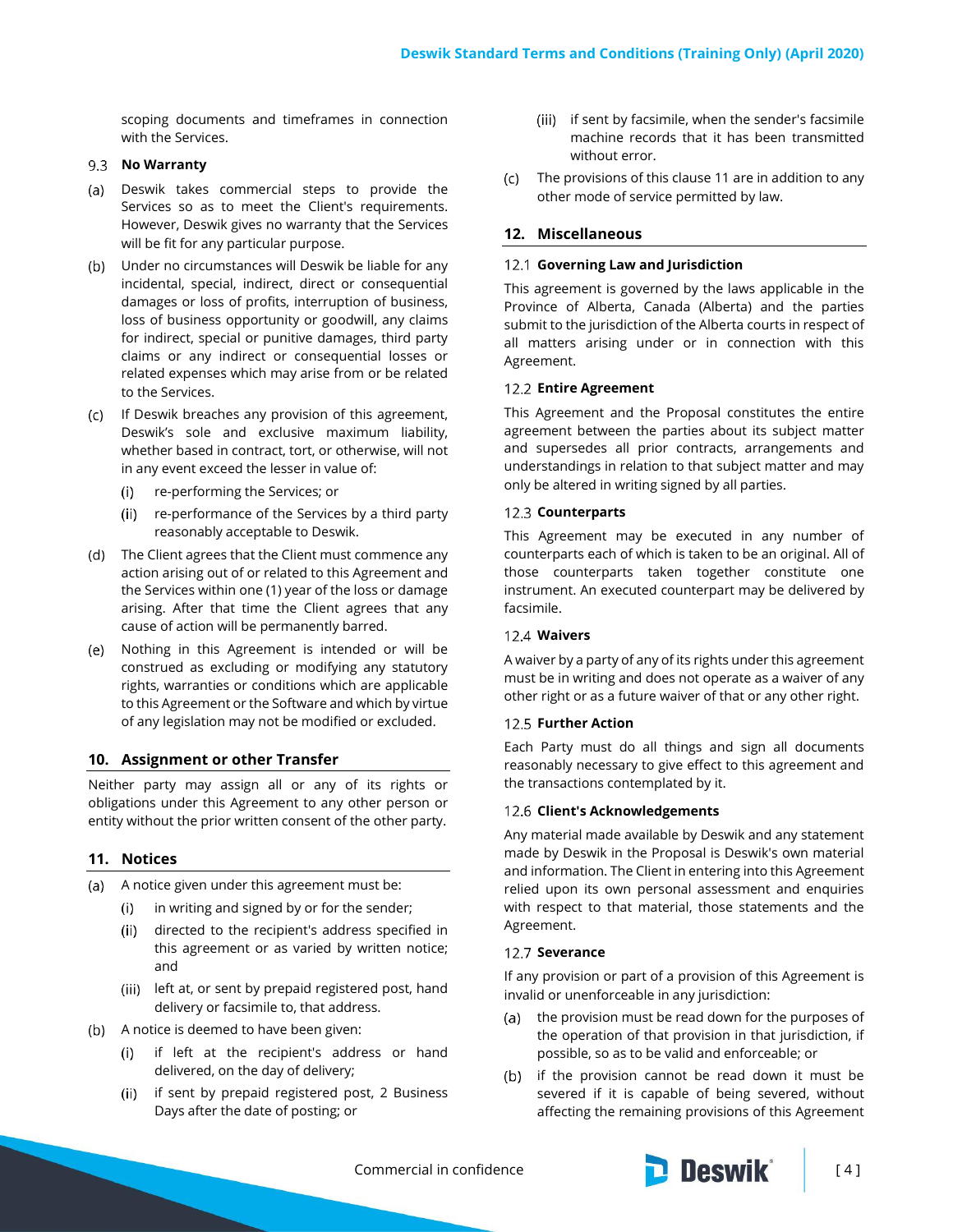or affecting the validity or enforceability of that provision in any other jurisdiction and the parties must consult in good faith to determine whether any amendment or substituted provision is required.

## **13. Definitions and Interpretation**

#### 13.1 Definitions

In this Agreement unless the contrary intention is apparent or the context otherwise requires:

**Access** means any interaction or communication with the System by way of any communications mechanism using guided or unguided electro-magnetic energy that causes the System to react or respond, in any manner whatsoever, to such interaction or communication and **Accessing** has a corresponding meaning.

**Business Day** means a day that is not a Saturday, Sunday or a public holiday in the Canadian province in which the work is being undertaken.

**Client** means the client identified as such at the commencement of the Proposal.

**Client Material** means any material provided by or to which access is given by the Client to Deswik for the purposes of this agreement including documents, equipment, reports, technical information, studies, plans, charts, drawings, calculations, tables, trademarks, logos, schedules and data stored by any means.

**Commencement Date** means the date specified in section 2 of the Proposal (Scope of Work and Deliverables).

**Confidential Information** means information relating to a party's Intellectual Property or to a party's business operations including, without limitation:

- (a) any information that is designated by a party as confidential;
- (b) the Software;
- all information given or obtained in circumstances where it could reasonably be inferred as being confidential;
- (d) the terms of this Agreement; and
- all know-how, techniques, processes and commercial and financial information of a party,

but does not include information that:

- becomes publicly available other than as a result of a breach of clause [7;](#page-2-0)
- (g) is authorized, permitted or directed to be disclosed by the other party;
- (h) is required to be disclosed by law; or
- $(i)$ is required to be disclosed to a party's legal or financial advisers.

**Deswik Material** means any material provided by or to which access is given by Deswik to the Client for the purposes of this agreement including any documents, equipment, reports, technical information, studies, plans, charts, drawings, calculations, tables, schedules and data stored by any means.

**Excluded Services** means those excluded services and support identified in section 3.2 of the Proposal (Exclusions).

**Fees** means the fees set out or calculated in the manner specified in section 5 of the Proposal (Investment).

#### **Insolvency Event** means:

- (a) a liquidator, receiver, receiver and manager, administrator, official manager or other controller, trustee or controlling trustee or similar official is appointed over any of the property or undertaking of the person;
- (b) the person or the person's property or undertaking becomes subject to a personal insolvency arrangement;
- (c) the person is or becomes unable to pay its debts when they are due or is presumed to be insolvent at law;
- (d) the person ceases to carry on business; or
- an application or order is made for the liquidation of the person or a resolution is passed or any steps are taken to liquidate or pass a resolution for the liquidation of the person, otherwise than for the purpose of an amalgamation or reconstruction.

**Intellectual Property** includes patents, designs, registered designs, copyright, literary and artistic works, circuit layouts, registered and unregistered trademarks, trade and business names, trade secrets, applications of any of the above, as well as rights in and to inventions, discoveries, improvements, look and feel, works and names.

**Intellectual Property Rights** means the rights comprised in any Intellectual Property or other proprietary rights whether at common law or by statute, rights to apply for registration under a statute in respect of those or like rights and rights to protect goodwill or confidential information.

**Interest** means payment of interest calculated on a daily basis and capitalized monthly at the rate which is 2% in excess of the published Bank of Canada variable interest rate for personal loans or, if lower, any maximum rate permitted by an applicable law.

**Personnel** means the skilled personnel to be provided by Deswik to the Client to provide the Services.

**Project IP** means the Intellectual Property or copyright in any reports provided to the Client in the performance of the Services that is created exclusively for the Client in the course of performing the Services.

**Proposal** means the proposal provided by Deswik to the Client in respect to the Services.